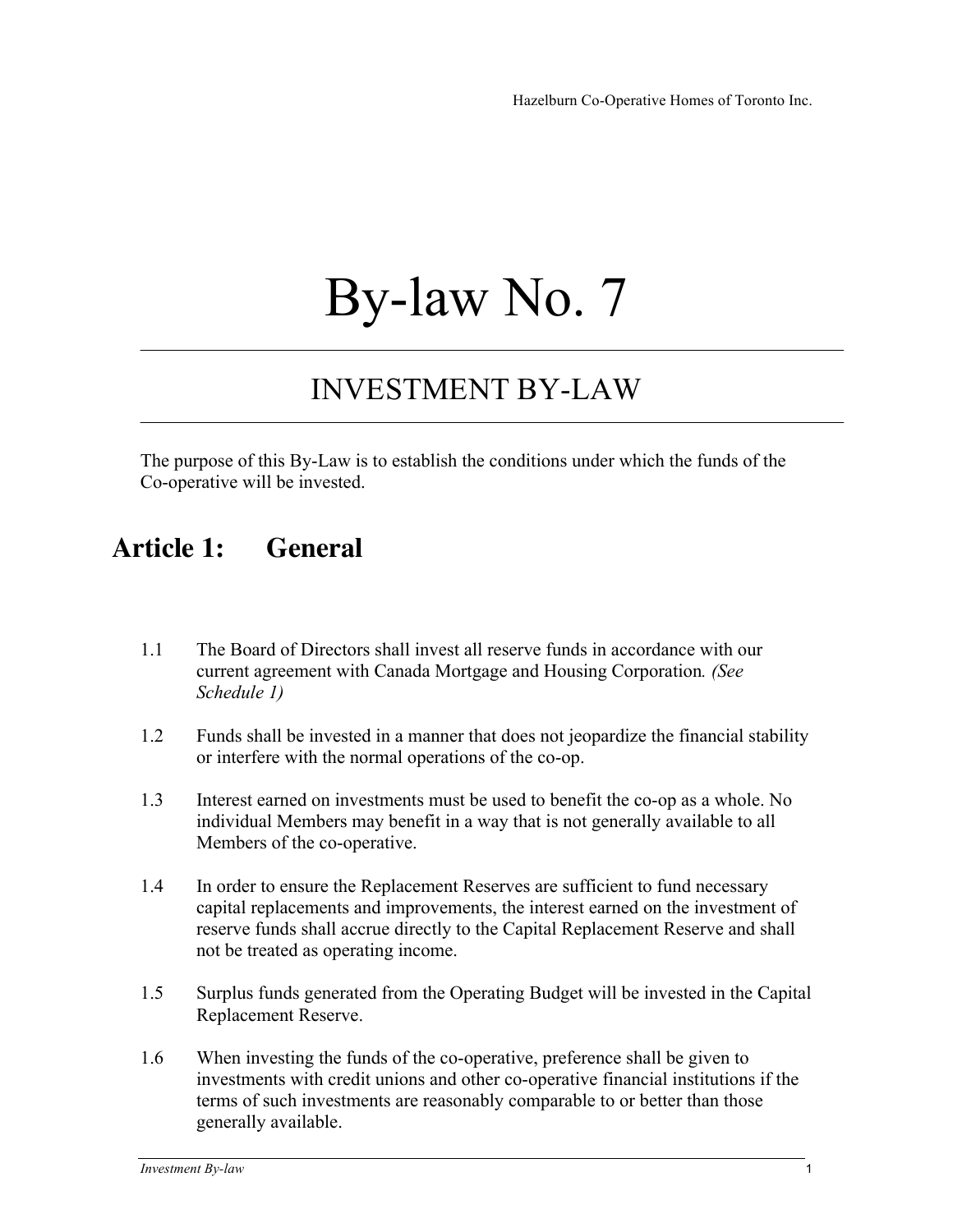#### **Article 2: Objectives**

- 2.1 To support the funding of capital projects.
- 2.2 To support the provision of adequate working capital for the co-operative.
- 2.3 To offset or reduce the effect of inflation on reserves and operations.

#### **Article 3: Terms of Investment**

- 3.1 Where appropriate, the investments shall be held until maturity.
- 3.2 The term of the investments should consider the Co-operatives annual and long term capital replacement reserve plan, to ensure there is adequate funds available when future capital replacements are required.

#### **Article 4: Role of the Board of Directors**

- 4.1 The Board of Directors, in accordance with the criteria of CMHC's operating agreement and the Co-operative's Investment By Law # 7, are the only persons who have authority to make decisions regarding the co-operatives investments.
- 4.2 The Board may appoint a sub committee to review and make recommendations to the Board on investment strategies or changes to investment strategies. The Board will approve the investment strategy and all changes to that strategy.
- 4.3 In the event of an emergency, the Board will make every attempt to hold an emergency Board Meeting. If the nature of the emergency does not allow time for and emergency meeting, then the Treasurer, and the President and Vice-President or any two of them, are authorized to make decisions and give direction regarding investments. This decision must be ratified at the next regular Board Meeting.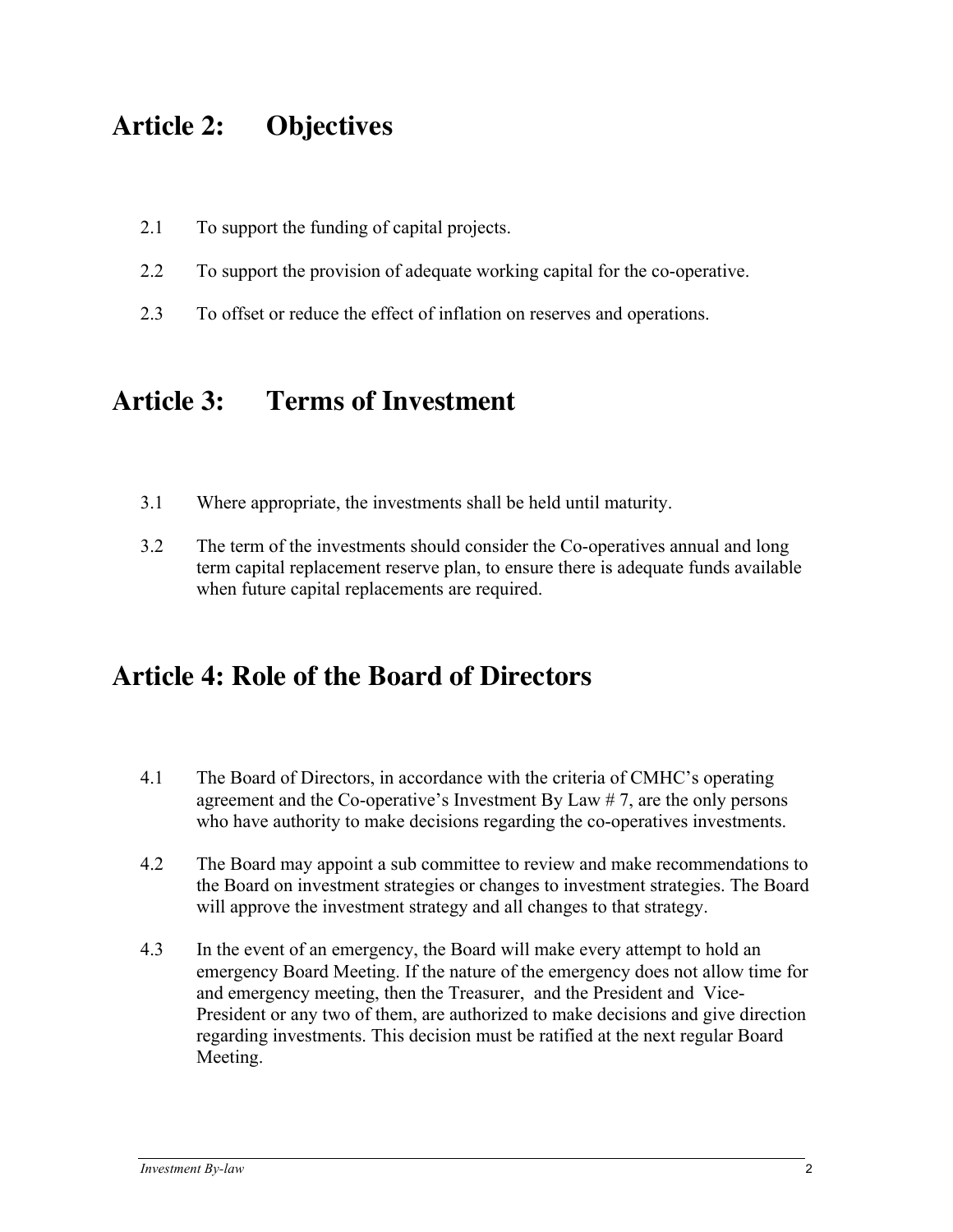4.4 All purchases, sales and renewals of investments require approval of the Treasurer and one of either the Manager or the Bookkeeper. The Board will on a semi annual basis review the investments to ensure they adhere to the investment By Law  $# 7$ .

### **Article 5: Role of Staff**

- 5.1 The Manager and the Bookkeeper, on the recommendations and direction of the Board will be the contact person(s) for purchase and sale of investments.
- 5.2 The Manager in consultation with the Bookkeeper shall review the investment statements and make recommendations to the Board regarding changes in the investments that they consider to be in the best interest of the co-op.

#### **Schedules**

Schedule 1 – CMHC's investment criteria for Capital Replacement Reserve Funds.

#### **APPROVED BY THE BOARD OF DIRECTORS: February 28, 2007**

**APPROVED BY THE GENERAL MEMBERS MEETING: April 11, 2007**